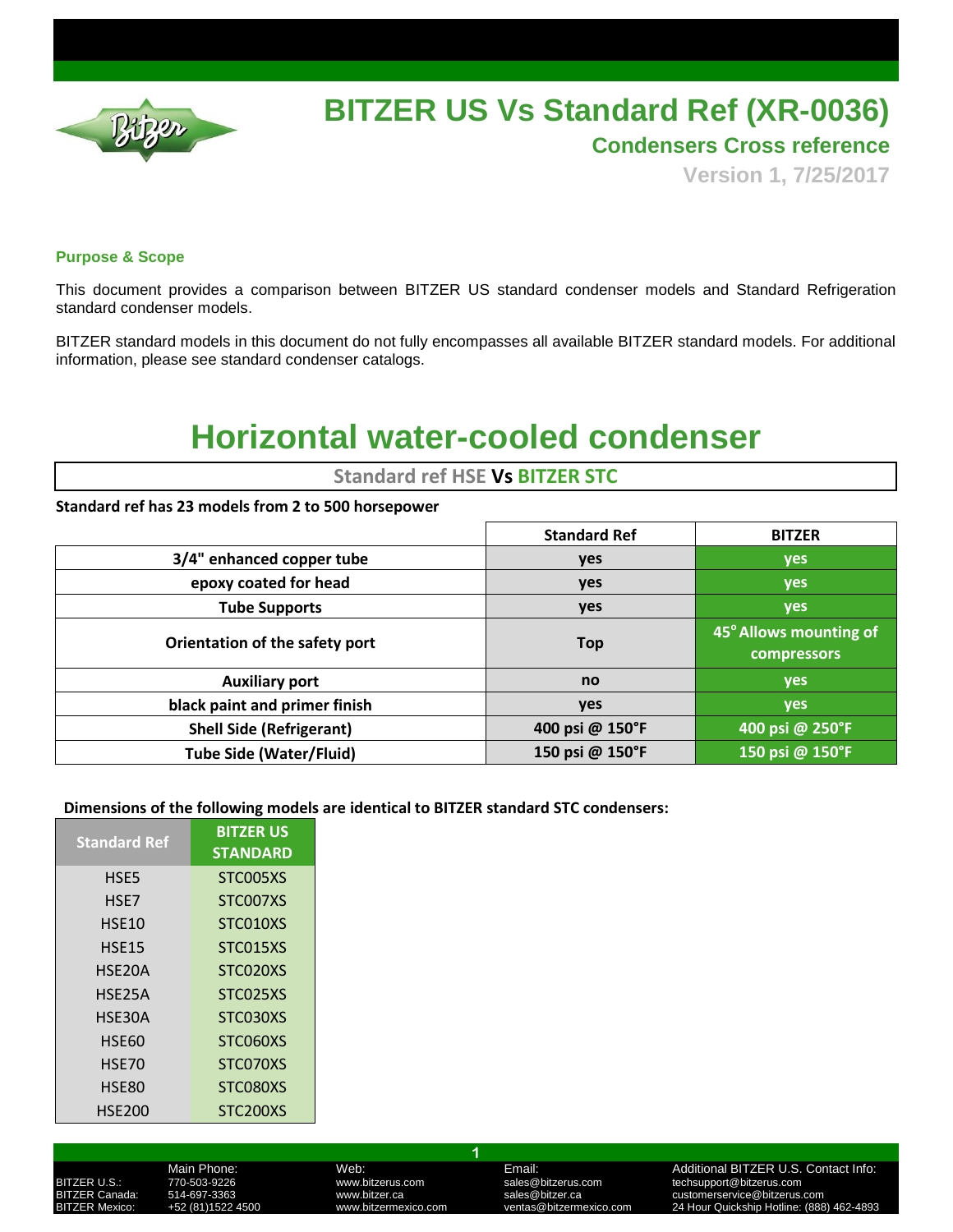**BITZER does not have dropping replacement for the following models. Custom models are available upon request. Please contact [pvcustom@bitzerus.com](mailto:pvcustom@bitzerus.com)**

| <b>Standard Ref</b> |
|---------------------|
| HSE2                |
| HSE3                |
| HSE300              |
| HSE350              |
| <b>HSE400</b>       |
| <b>HSE500</b>       |

### **Dimensions and Connections that differ**

| <b>Standard Ref</b> | Refrigerant<br>Inlet | Water I/O | Water I/O                                    | Refrigerant<br><b>Inlet</b> | <b>BITZER US</b> |
|---------------------|----------------------|-----------|----------------------------------------------|-----------------------------|------------------|
| <b>HSE125</b>       | $3 - 5/8"$           | 5"NPT     | <b>SQUARE</b><br><b>FLANGE</b><br>FOR 5" NPS | $3 - 1/8"$                  | <b>STC125</b>    |

| <b>Standard Ref</b> | Water I/O   | Water I/O                                    | <b>BITZER US</b> |
|---------------------|-------------|----------------------------------------------|------------------|
| <b>HSE100</b>       | 5"NPT       | <b>SQUARE</b><br><b>FLANGE</b><br>FOR 5" NPS | <b>STC100</b>    |
|                     |             |                                              |                  |
| Standard Ref        | н           | н                                            | <b>BITZER US</b> |
| HSE40A              | $2 - 1/16"$ | $2 - 1/8"$                                   | <b>STC040</b>    |

| <b>Standard Ref</b> |        |     | <b>BITZER US</b> |
|---------------------|--------|-----|------------------|
| <b>HSE150</b>       | 10.88" | 10" | STC150           |
| <b>HSE250</b>       | 12.88" | 12" | <b>STC250</b>    |

HSE50A 2-1/16" 2-1/8" STC050



.<br>Fluid in

**2**

BITZER U.S.: 770-503-9226 www.bitzerus.com sales@bitzerus.com techsupport@bitzerus.com

## Main Phone: Web: Web: Email: Email: Additional BITZER U.S. Contact Info:<br>170-503-9226 www.bitzerus.com sales@bitzerus.com techsupport@bitzerus.com<br>14-697-3363 www.bitzer.ca sales@bitzer.ca customerservice@bitzerus.com BITZER Canada: 514-697-3363 www.bitzer.ca sales@bitzer.ca customerservice@bitzerus.com BITZER Mexico: +52 (81)1522 4500 www.bitzermexico.com ventas@bitzermexico.com 24 Hour Quickship Hotline: (888) 462-4893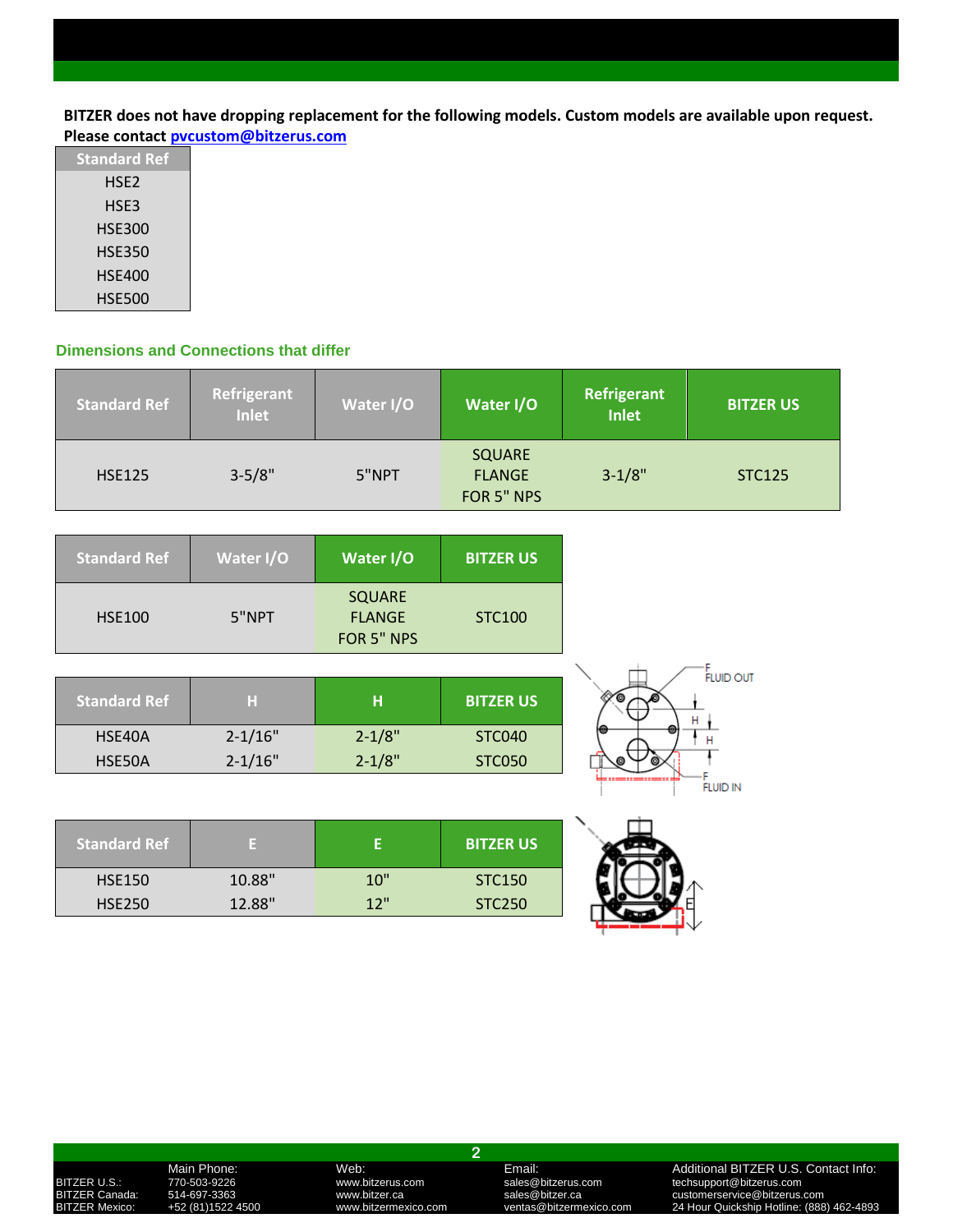### **BITZER standard STC condensers capacity:**

|                        |                                      | R <sub>22</sub>                |                               |                                   | R <sub>134</sub> a             |                               |                                                  |                                       |                                       |
|------------------------|--------------------------------------|--------------------------------|-------------------------------|-----------------------------------|--------------------------------|-------------------------------|--------------------------------------------------|---------------------------------------|---------------------------------------|
| Model                  | <b>Total</b><br>Heat of<br>Rejection | Water<br>pressure<br>drop      | Water<br>flow<br>rate         | <b>Total heat</b><br>of Rejection | Water<br>pressure<br>drop      | Water<br>flow<br>rate         | Pumpdown<br>capacity<br>(R22)                    | Water<br>flow<br>minimum              | Water<br>flow<br>maximum              |
| Modèle                 | Réjection<br>de chaleur<br>totale    | Perte<br>de pression<br>d'eau  | Quantité<br>de débit<br>d'eau | Réjection<br>de chaleur<br>totale | Perte<br>de pression<br>d'eau  | Quantité<br>de débit<br>d'eau | Capacité de<br>réfrigérant du<br>réservoir (R22) | Quantité de<br>débit d'eau<br>minimum | Quantité de<br>débit d'eau<br>maximum |
| Modelos                | Calor total<br>de rechazo            | Caída de<br>presión de<br>aqua | Flujo<br>de agua              | Calor total<br>de rechazo         | Caída<br>de presión<br>de agua | Flujo<br>de agua              | Capacidad de<br>almacenamiento<br>(R22)          | Flujo<br>mínimo de<br>aqua            | Flujo máximo<br>de agua               |
|                        | Btu/h                                | psi                            | gpm                           | Btu/h                             | psi                            | gpm                           | lbs                                              | gpm                                   | gpm                                   |
| <b>Standard Models</b> |                                      |                                | <b>Standard Modèles</b>       |                                   |                                |                               |                                                  | <b>Modelos Standard</b>               |                                       |
| STC005XS-XXX           | 77,663                               | 1.9                            | 16.0                          | 79,094                            | 1.9                            | 16.0                          | 18.0                                             | 6.0                                   | 30.0                                  |
| STC007XS-XXX           | 108,361                              | 3.8                            | 22.0                          | 112,875                           | 4.1                            | 23.0                          | 22.7                                             | 6.0                                   | 30.0                                  |
| STC010XS-XXX           | 136,912                              | 4.0                            | 28.0                          | 141,802                           | 4.2                            | 29.0                          | 20.9                                             | 7.5                                   | 37.5                                  |
| STC015XS-XXX           | 223,258                              | 4.0                            | 45.0                          | 232,340                           | 4.3                            | 47.0                          | 37.8                                             | 12.0                                  | 60.0                                  |
| STC020XS-XXX*          | 297,677                              | 1.7                            | 60.0                          | 310,307                           | 1.9                            | 63.0                          | 64.6                                             | 21.0                                  | 105.0                                 |
| STC025XS-XXX*          | 433,188                              | 2.1                            | 87.0                          | 446,516                           | 2.3                            | 90.0                          | 58.7                                             | 27.0                                  | 135.0                                 |
| STC030XS-XXX*          | 506,051                              | 2.0                            | 102.0                         | 524,000                           | 2.1                            | 106.0                         | 98.9                                             | 33.0                                  | 165.0                                 |
| STC040XS-XXX*          | 607,459                              | 3.8                            | 122.0                         | 630,084                           | 4.1                            | 127.0                         | 128.0                                            | 30.0                                  | 150.0                                 |
| STC050XS-XXX*          | 831,522                              | 4.2                            | 167.0                         | 858,303                           | 4.5                            | 173.0                         | 117.5                                            | 39.0                                  | 195.0                                 |
| STC060XS-XXX           | 911,189                              | 3.8                            | 183.0                         | 942,645                           | 4.1                            | 190.0                         | 178.0                                            | 45.0                                  | 225.0                                 |
| STC070XS-XXX           | 1,199,982                            | 4.5                            | 241.0                         | 1,235,361                         | 4.8                            | 249.0                         | 168.1                                            | 54.0                                  | 270.0                                 |
| STC080XS-XXX           | 1,304,545                            | 4.3                            | 262.0                         | 1,339,547                         | 4.6                            | 249.0                         | 168.1                                            | 60.0                                  | 300.0                                 |
| STC100XS-XXX*          | 1,682,962                            | 2.0                            | 338.0                         | 1,726,529                         | 2.1                            | 348.0                         | 278.0                                            | 102.0                                 | 510.0                                 |
| STC125XS-XXX*          | 2,235,651                            | 2.1                            | 449.0                         | 2,292,116                         | 2.2                            | 462.0                         | 250.7                                            | 132.0                                 | 660.0                                 |
| STC150NS-XXX           | 2,668,840                            | 2.1                            | 536.0                         | 2,738,631                         | 2.2                            | 552.0                         | 307.8                                            | 156.0                                 | 780.0                                 |
| STC200NS-XXX           | 3,639,780                            | 2.1                            | 731.0                         | 3,730,888                         | 2.2                            | 752.0                         | 385.1                                            | 210.0                                 | 1050.0                                |
| STC250NS-XXX           | 4,302,011                            | 2.0                            | 864.0                         | 4,420,508                         | 2.1                            | 891.0                         | 496.2                                            | 258.0                                 | 1290.0                                |

**3**

Main Phone: Web: Web: Email: Email: Additional BITZER U.S. Contact Info:<br>170-503-9226 www.bitzerus.com sales@bitzerus.com techsupport@bitzerus.com<br>14-697-3363 www.bitzer.ca sales@bitzer.ca customerservice@bitzerus.com BITZER U.S.: 770-503-9226 www.bitzerus.com sales@bitzerus.com techsupport@bitzerus.com BITZER Canada: 514-697-3363 www.bitzer.ca sales@bitzer.ca customerservice@bitzerus.com BITZER U.S.:  $\frac{1}{20}$ <br>BITZER Canada: 514-697-3363 www.bitzer.ca sales@bitzerus.com clecksupport@bitzerus.com<br>BITZER Mexico: +52 (81)1522 4500 www.bitzermexico.com ventas@bitzermexico.com 24 Hour Quickship Hotline: (888)<br>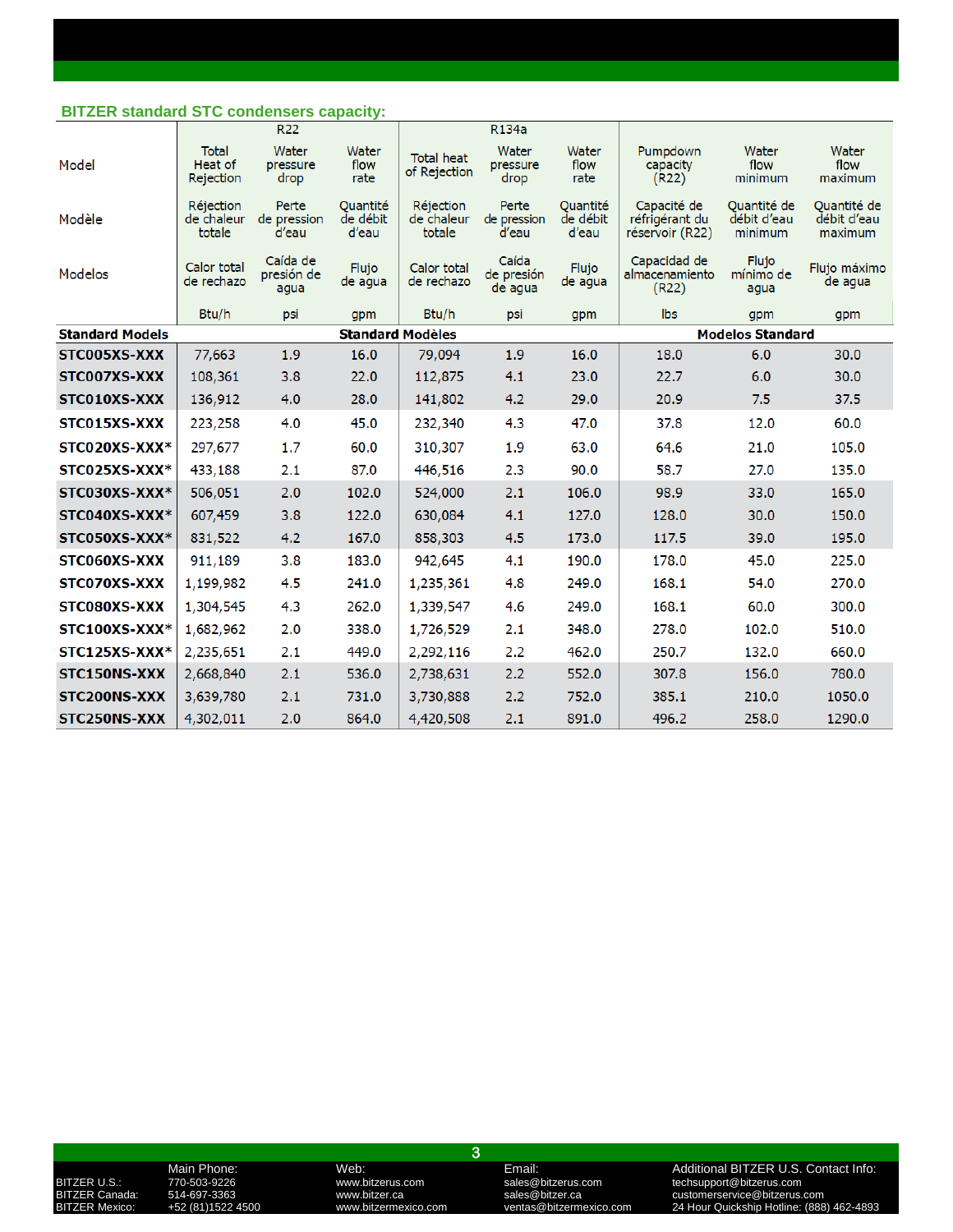# **Horizontal high pressure water-cooled condenser**

## **Standard ref HSE-MP Vs BITZER HPC**

### **Standard ref has 16 models from 2 to 125 horsepower**

|                                 | <b>Standard Ref</b> | <b>BITZER</b>                         |
|---------------------------------|---------------------|---------------------------------------|
| 3/4" enhanced Copper tube       | yes                 | yes                                   |
| epoxy coated for tube sheet     | yes                 | no                                    |
| epoxy coated for head           | <b>yes</b>          | yes                                   |
| <b>Tube Supports</b>            | yes                 | yes                                   |
| Orientation of the safety port  | <b>Top</b>          | 45° Allows mounting of<br>compressors |
| <b>Auxiliary port</b>           | no                  | yes                                   |
| black paint and primer finish   | yes                 | <b>ves</b>                            |
| <b>Shell Side (Refrigerant)</b> | 600 psi @ 150°F     | 600 psi @ 250°F                       |
| <b>Tube Side (Water/Fluid)</b>  | 150 psi @ 150°F     | 150 psi @ 150°F                       |

**BITZER does not have dropping replacement for the following model. Custom models are available upon request. Please contac[t pvcustom@bitzerus.com](mailto:pvcustom@bitzerus.com)**

**Standard Ref** HSE3MP

### **Dimensions of the following models are identical to BITZER standard HPC condensers:**

| <b>Standard Ref</b> | <b>BITZER US</b><br><b>STANDARD</b> |
|---------------------|-------------------------------------|
| HSF5MP              | HPC005XS                            |
| HSE7MP              | HPC007XS                            |
| HSE10MP             | HPC010XS                            |
| HSE15MP             | HPC015XS                            |
| HSE20MP             | HPC020XS                            |
| HSE25MP             | HPC025XS                            |
| HSE30MP             | HPC030XS                            |
| HSE60MP             | HPC060XS                            |
| HSE70MP             | HPC070XS                            |
| HSE80MP             | HPC080XS                            |
| HSE100MP            | HPC100XS                            |

**4**

### Main Phone: Web: Web: Email: Email: Additional BITZER U.S. Contact Info:<br>1999-19226 MWW.bitzerus.com sales@bitzerus.com techsupport@bitzerus.com<br>1997-3363 MWW.bitzer.ca sales@bitzer.ca customerservice@bitzerus.com BITZER U.S.: 770-503-9226 www.bitzerus.com sales@bitzerus.com techsupport@bitzerus.com BITZER Canada: 514-697-3363 www.bitzer.ca sales@bitzer.ca customerservice@bitzerus.com<br>BITZER Mexico: +52 (81)1522 4500 www.bitzermexico.com ventas@bitzermexico.com 24 Hour Quickship 24 Hour Quickship Hotline: (888) 462-4893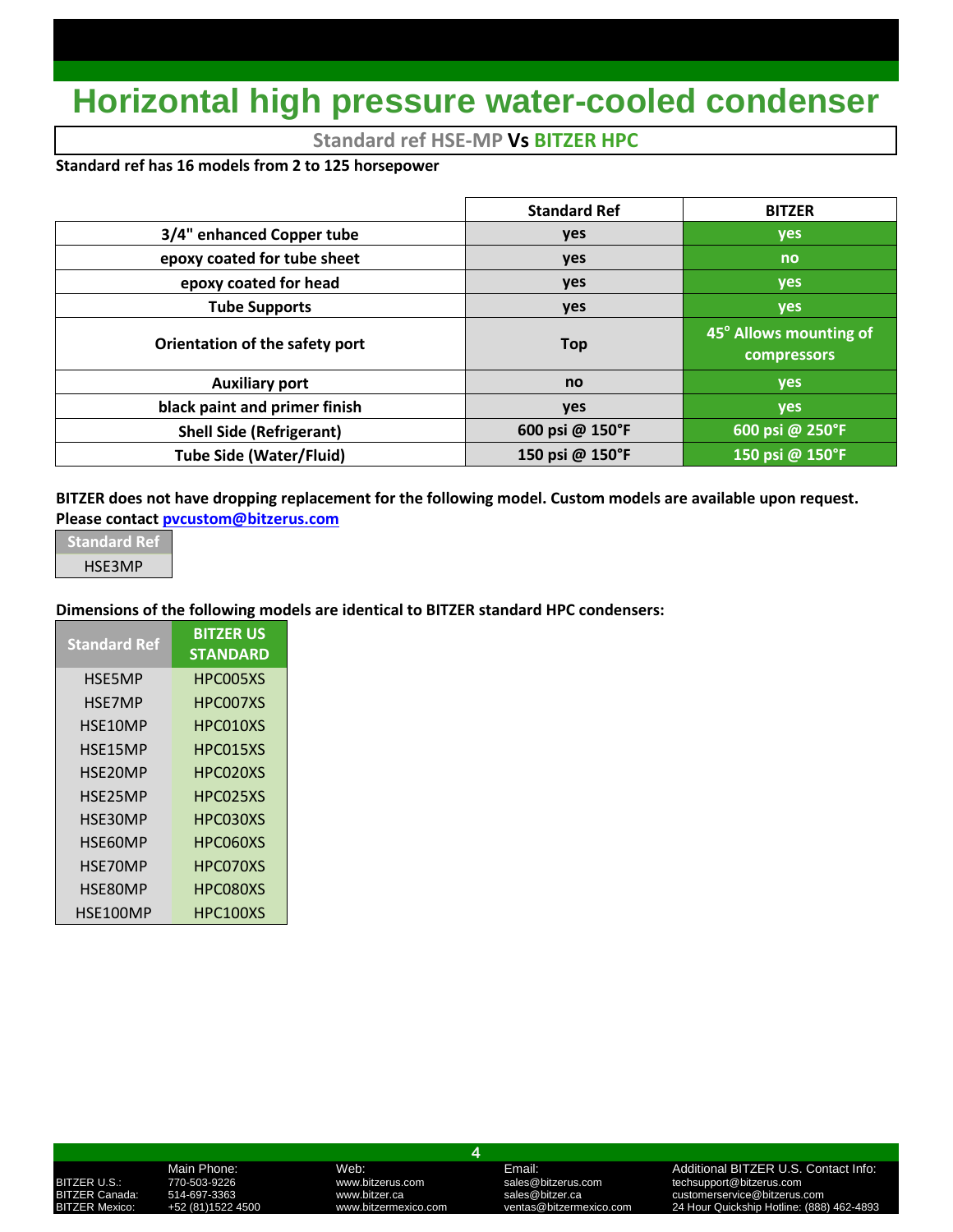### **Dimensions and Connections that differ**

| <b>Standard Ref</b> | Refrigerant<br><b>Inlet</b> | Η           | н          | <b>Refrigerant</b><br>Inlet | <b>BITZER US</b> |
|---------------------|-----------------------------|-------------|------------|-----------------------------|------------------|
| HSE40MP             |                             | $2 - 1/16"$ | $2 - 1/8"$ | $\overline{\phantom{0}}$    | HPC040XS         |
| HSE50MP             | $\overline{\phantom{0}}$    | $2 - 1/16"$ | $2 - 1/8"$ | $\overline{\phantom{0}}$    | HPC050XS         |

| <b>Standard Ref</b> | Refrigerant<br><b>Inlet</b> |       |                                    | Refrigerant<br><b>Inlet</b> | <b>BITZER US</b> |
|---------------------|-----------------------------|-------|------------------------------------|-----------------------------|------------------|
| HSE125MP            | $3 - 5/8"$                  | 5"NPT | <b>SQUARE FLANGE</b><br>FOR 5" NPS | $3 - 1/8"$                  | HPC125XS         |
| HSE100MP            |                             | 5"NPT | <b>SQUARE FLANGE</b><br>FOR 5" NPS | $\overline{\phantom{0}}$    | HPC100XS         |



|                                  | model    | <b>OD</b> | Length | <b>Water Inlet</b> |
|----------------------------------|----------|-----------|--------|--------------------|
| <b>BITZER US</b>                 | HSE2MP   | 5.57      | 27.125 | 1.125              |
| <b>VS</b><br><b>Standard Ref</b> | HPC002XS | 6.625     | 21.375 | 1.375              |

**5**

### Main Phone: Web: Web: Email: Email: Additional BITZER U.S. Contact Info:<br>170-503-9226 www.bitzerus.com sales@bitzerus.com techsupport@bitzerus.com<br>14-697-3363 www.bitzer.ca sales@bitzer.ca customerservice@bitzerus.com BITZER U.S.: 770-503-9226 www.bitzerus.com sales@bitzerus.com techsupport@bitzerus.com BITZER Canada: 514-697-3363 www.bitzer.ca sales@bitzer.ca customerservice@bitzerus.com BITZER Mexico: +52 (81)1522 4500 www.bitzermexico.com ventas@bitzermexico.com 24 Hour Quickship Hotline: (888) 462-4893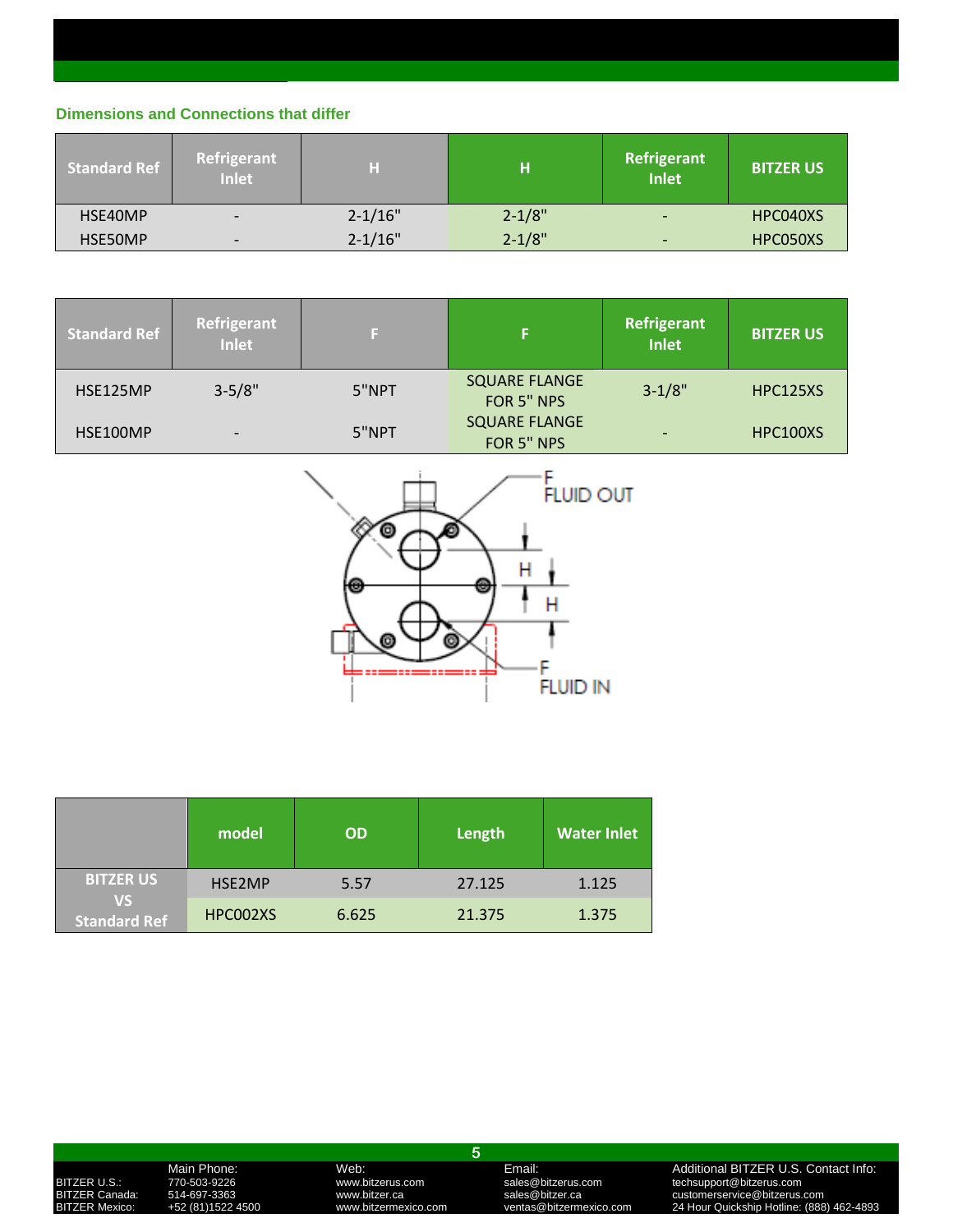### **BITZER standard HPC condensers capacity:**

|                           |                                   | R22                            |                               |                                   | <b>R410A</b>                   |                               |                                                       |                                       |                                       |
|---------------------------|-----------------------------------|--------------------------------|-------------------------------|-----------------------------------|--------------------------------|-------------------------------|-------------------------------------------------------|---------------------------------------|---------------------------------------|
| Model                     | Total<br>Heat of<br>Rejection     | Water<br>pressure<br>drop      | Water<br>flow<br>rate         | <b>Total heat</b><br>of Rejection | Water<br>pressure<br>drop      | Water<br>flow<br>rate         | Pumpdown<br>capacity<br>(R410A)                       | Water<br>flow<br>minimum              | Water<br>flow<br>maximum              |
| Modèle                    | Réjection<br>de chaleur<br>totale | Perte<br>de pression<br>d'eau  | Quantité<br>de débit<br>d'eau | Réjection<br>de chaleur<br>totale | Perte<br>de pression<br>d'eau  | Quantité<br>de débit<br>d'eau | Capacité de<br>réfrigérant<br>du réservoir<br>(R410A) | Quantité de<br>débit d'eau<br>minimum | Quantité de<br>débit d'eau<br>maximum |
| Modelos                   | Calor total<br>de rechazo         | Caída de<br>presión de<br>aqua | Flujo<br>de agua              | Calor total<br>de rechazo         | Caída<br>de presión<br>de aqua | Flujo<br>de agua              | Capacidad de<br>almacenamiento<br>(R410A)             | Fluto<br>mínimo de<br>aqua            | Flujo máximo<br>de aqua               |
|                           | Btu/h                             | psi                            | gpm                           | <b>Btu/h</b>                      | psi                            | gpm                           | lbs                                                   | gpm                                   | gpm                                   |
| <b>Standard Models</b>    |                                   |                                | <b>Standard Modèles</b>       |                                   |                                |                               |                                                       | <b>Modelos Standard</b>               |                                       |
| HPC002XS-XXX              | 35,700                            | 1.9                            | 7.2                           | 31,900                            | 1.6                            | 6.4                           | 12.3                                                  | 3.6                                   | 15.0                                  |
| HPC005XS-XXX              | 75,000                            | 1.7                            | 15.0                          | 70,000                            | 1.5                            | 14.1                          | 15.9                                                  | 6.0                                   | 30.0                                  |
| <b>HPC007XS-XXX</b>       | 106,900                           | 3.6                            | 21.4                          | 98,900                            | 3.2                            | 19.8                          | 20.0                                                  | 6.0                                   | 30.0                                  |
| <b>HPC010XS-XXX</b>       | 134,900                           | 3.7                            | 27.2                          | 124,500                           | 3,2                            | 25.1                          | 18.4                                                  | 7.5                                   | 37.5                                  |
| <b>HPC015XS-XXX</b>       | 224,300                           | 4.0                            | 45.2                          | 207,400                           | 3.5                            | 41.8                          | 33.3                                                  | 12.0                                  | 60.0                                  |
| HPC020XS-XXX*             | 298,700                           | 1.7                            | 60.2                          | 279,800                           | 1.5                            | 55.8                          | 56.8                                                  | 21.0                                  | 105.0                                 |
| HPC025XS-XXX*             | 401.900                           | 1.9                            | 81.0                          | 370,100                           | 1.6                            | 76.4                          | 51.7                                                  | 27.0                                  | 135.0                                 |
| HPC030XS-XXX*             | 468.000                           | 1.7                            | 94.0                          | 430,100                           | 1.5                            | 87.0                          | 87.1                                                  | 33.0                                  | 165.0                                 |
| HPC040XS-XXX <sup>+</sup> | 604,600                           | 3.8                            | 125.0                         | 565,600                           | 3.4                            | 114.0                         | 112.7                                                 | 30.0                                  | 150.0                                 |
| HPC050XS-XXX <sup>+</sup> | 769,000                           | 3.7                            | 155.0                         | 699,600                           | 3.0                            | 140.0                         | 103.4                                                 | 39.0                                  | 195.0                                 |
| <b>HPC060XS-XXX</b>       | 909,500                           | 3.8                            | 182.0                         | 858,300                           | 3.4                            | 173.0                         | 156.7                                                 | 45.0                                  | 225.0                                 |
| <b>HPC070XS-XXX</b>       | 1,111,300                         | 4.0                            | 224.0                         | 1,020,700                         | 3.4                            | 205.0                         | 148.0                                                 | 54.0                                  | 270.0                                 |
| <b>HPC080XS-XXX</b>       | 1,210,600                         | 3.8                            | 244.0                         | 1,110,400                         | 3.2                            | 223.0                         | 141.8                                                 | 60.0                                  | 300.0                                 |
| HPC100XS-XXX <sup>+</sup> | 1,549,100                         | 1.7                            | 310.0                         | 1,419,100                         | 1.4                            | 285.0                         | 244.8                                                 | 102.0                                 | 510.0                                 |
| $HPC125XS-XXX*$           | 2,048,800                         | 1.7                            | 410.0                         | 1,910,100                         | 1.6                            | 385.0                         | 220.7                                                 | 132.0                                 | 660.0                                 |

**6**

### Main Phone: Web: Web: Email: Email: Additional BITZER U.S. Contact Info:<br>170-503-9226 www.bitzerus.com sales@bitzerus.com techsupport@bitzerus.com<br>14-697-3363 www.bitzer.ca sales@bitzer.ca customerservice@bitzerus.com BITZER U.S.: 770-503-9226 www.bitzerus.com sales@bitzerus.com techsupport@bitzerus.com BITZER Canada: 514-697-3363 www.bitzer.ca sales@bitzer.ca customerservice@bitzerus.com BITZER U.S.:  $\frac{1}{20}$ <br>BITZER Canada: 514-697-3363 www.bitzer.ca sales@bitzerus.com clecksupport@bitzerus.com<br>BITZER Mexico: +52 (81)1522 4500 www.bitzermexico.com ventas@bitzermexico.com 24 Hour Quickship Hotline: (888)<br>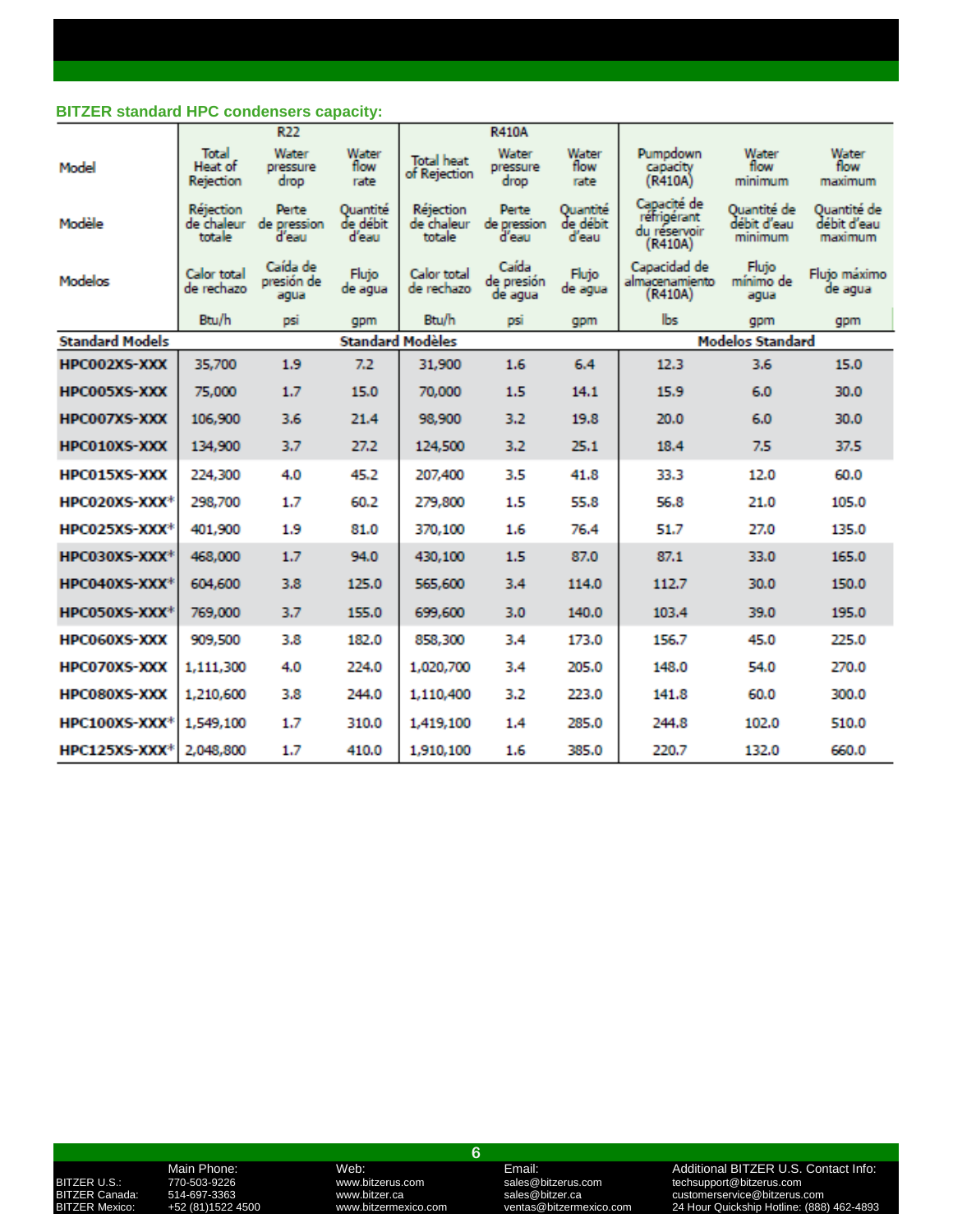# **Horizontal marine condenser with zinc anodes**

**Standard ref MSE-Z Vs BITZER STC\_B**

**Standard ref has 18 models from 1 to 120 horsepower**

**Standard ref MSE model is MSE-Z model without Zinc anode**

**BITZER marine condensers have Zinc anode on all of them**

|                                 | <b>Standard Ref</b>                | <b>BITZER</b>                                |
|---------------------------------|------------------------------------|----------------------------------------------|
| 3/4" enhanced CopperNickel tube | yes                                | <b>yes</b>                                   |
| <b>Tube sheet</b>               | <b>Cupronickel</b>                 | <b>Stainless steel</b>                       |
| head                            | brass with/without epoxy<br>coated | stainless steel<br>with/without coating      |
| <b>Tube Supports</b>            | yes                                | yes                                          |
| Orientation of the safety port  | <b>Top</b>                         | 45° Allows mounting of<br><b>compressors</b> |
| <b>Auxiliary port</b>           | no                                 | <b>yes</b>                                   |
| black paint and primer finish   | yes                                | <b>yes</b>                                   |
| <b>Shell Side (Refrigerant)</b> | 400 psi @ 150°F                    | 400 psi @ 250°F                              |
| <b>Tube Side (Water/Fluid)</b>  | 150 psi @ 150°F                    | 150 psi @ 150°F                              |

**Dimensions of the following models are identical to BITZER standard STC\_B condensers:**

| <b>Standard Ref</b> | <b>BITZER US</b> |
|---------------------|------------------|
| <b>MSE300Z</b>      | STC003XB         |
| <b>MSE500Z</b>      | STC005XB         |
| <b>MSE1500Z</b>     | STC015XB         |
| <b>MSE2005Z</b>     | STC020XB         |
| <b>MSE2505Z</b>     | STC025XB         |
| <b>MSE4005Z</b>     | STC040XB         |
| <b>MSE4505Z</b>     | STC045XB         |
| <b>MSE5005Z</b>     | STC050XB         |
| <b>MSE6505Z</b>     | STC065XB         |
| <b>MSE7505Z</b>     | STC075XB         |

**7**

### Main Phone: Web: Web: Email: Email: Additional BITZER U.S. Contact Info:<br>1999-19926 MWW.bitzerus.com sales@bitzerus.com techsupport@bitzerus.com<br>1997-3363 MWW.bitzer.ca sales@bitzer.ca customerservice@bitzerus.com BITZER U.S.: 770-503-9226 www.bitzerus.com sales@bitzerus.com techsupport@bitzerus.com BITZER Canada: 514-697-3363 www.bitzer.ca sales@bitzer.ca customerservice@bitzerus.com 24 Hour Quickship Hotline: (888) 462-4893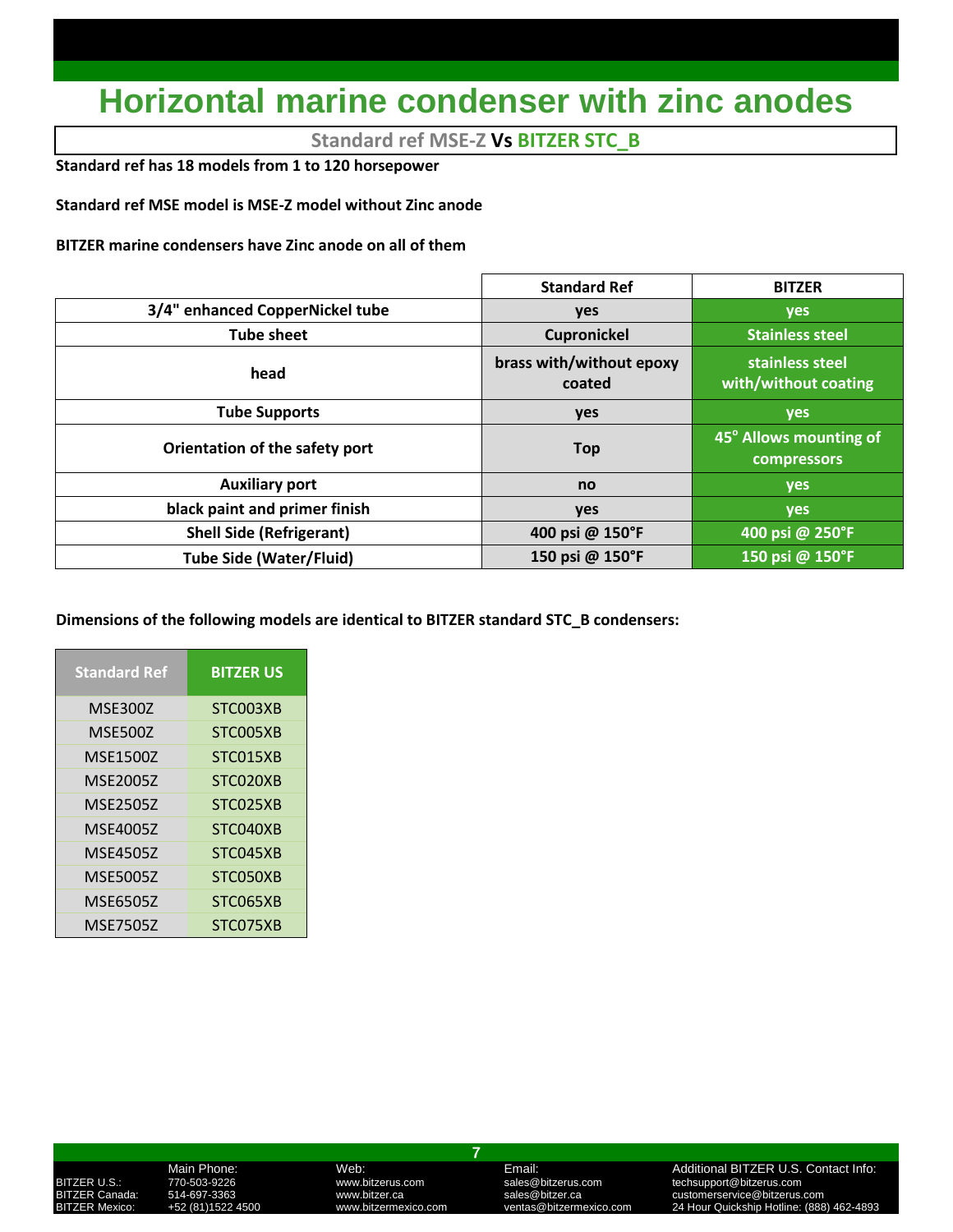**BITZER does not have dropping replacement for the following models. Custom models are available upon request. Please contac[t pvcustom@bitzerus.com](mailto:pvcustom@bitzerus.com)**

| <b>Standard Ref</b> |                                     |
|---------------------|-------------------------------------|
| <b>MSE100Z</b>      |                                     |
| <b>MSE200Z</b>      |                                     |
| MSE3305Z            | The closest model would be STC035XB |
| MSE750Z             | The closest model would be STC007XB |

### **Dimensions and Connections that differ**

| <b>Standard Ref</b> | <b>Water Inlet</b> | н          | н                | <b>Water Inlet</b> | <b>BITZER US</b> |
|---------------------|--------------------|------------|------------------|--------------------|------------------|
| <b>MSE750Z</b>      | 3/4"               | 2"         | $1 - 7/8"$       | $1 - 1/4"$         | STC007XB         |
|                     |                    |            |                  | Θ                  | <b>FLUID OUT</b> |
| <b>Standard Ref</b> | н                  | H          | <b>BITZER US</b> | ю                  | н                |
| MSE1005Z            | 2"                 | $1 - 7/8"$ | STC010XB         |                    | Н                |
| MSE3006Z            | 2"                 | $2 - 1/8"$ | STC030XB         |                    |                  |
|                     |                    |            |                  |                    | <b>FLUID IN</b>  |

|                                  | model           | F             | <b>Refrigerant</b><br>Inlet | B       |
|----------------------------------|-----------------|---------------|-----------------------------|---------|
| <b>BITZER US</b>                 | MSE100HPZ       | 5" MPT        |                             |         |
| <b>VS</b><br><b>Standard Ref</b> | <b>STC100XB</b> | <b>5" NPS</b> | $\,$                        |         |
| <b>BITZER US</b><br><b>VS</b>    | MSE120HPZ       | 5" MPT        | $3 - 5/8"$                  | 115.75" |
| <b>Standard Ref</b>              | STC120XB        | 5" NPS        | $3 - 1/8"$                  | 116.5"  |

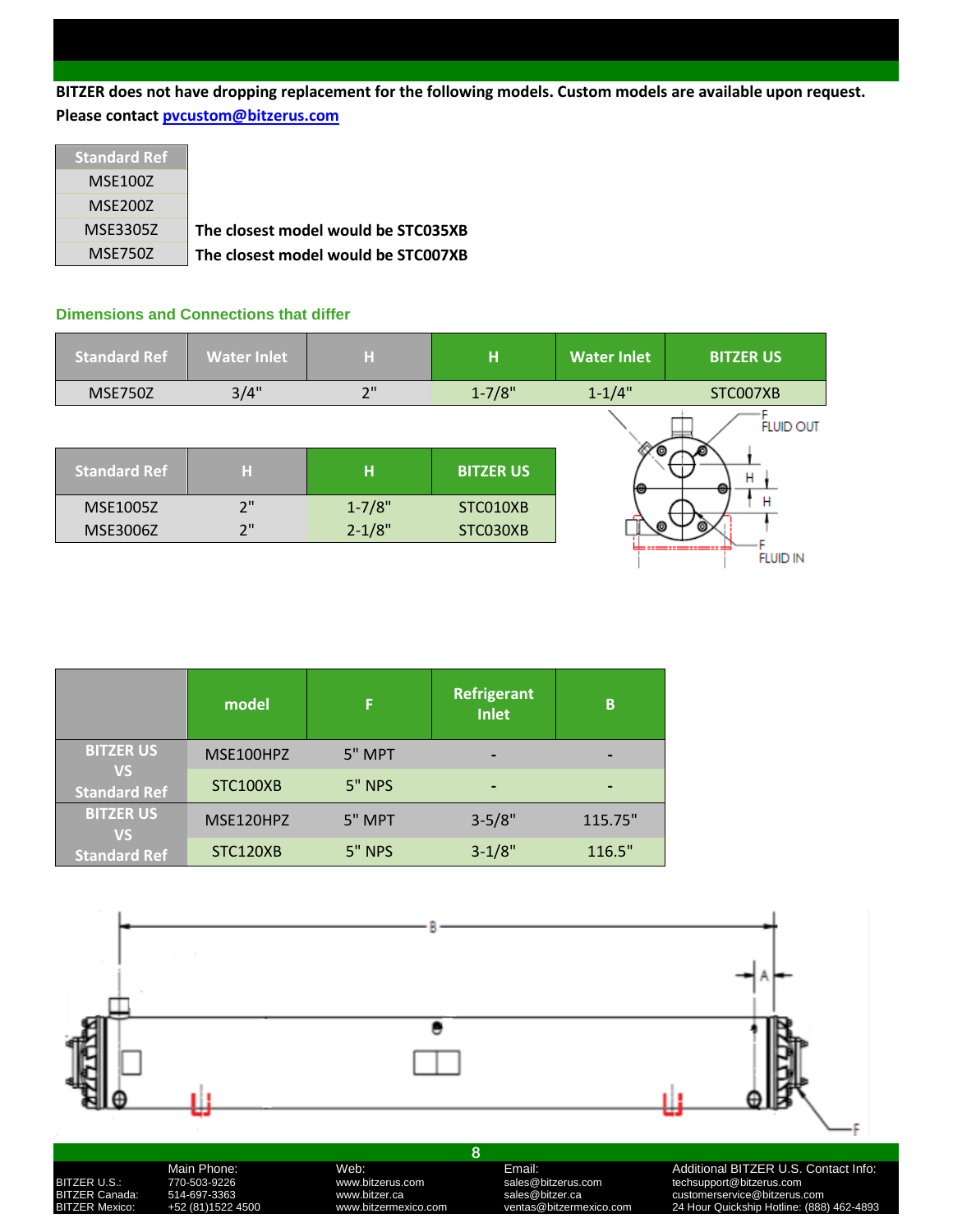### **BITZER standard STC condensers capacity:**

|                      |                                          | <b>R22</b>                     |                               |                                   | R134a                          |                               |                                                  |                                       |                                       |
|----------------------|------------------------------------------|--------------------------------|-------------------------------|-----------------------------------|--------------------------------|-------------------------------|--------------------------------------------------|---------------------------------------|---------------------------------------|
| Model                | <b>Total</b><br>Heat of<br>Rejection     | Water<br>pressure<br>drop      | Water<br>flow<br>rate         | <b>Total heat</b><br>of Rejection | Water<br>pressure<br>drop      | Water<br>flow<br>rate         | Pumpdown<br>capacity<br>(R22)                    | Water<br>flow<br>minimum              | Water<br>flow<br>maximum              |
| Modèle               | <b>Réjection</b><br>de chaleur<br>totale | Perte<br>de pression<br>d'eau  | Ouantité<br>de débit<br>d'eau | Réjection<br>de chaleur<br>totale | Perte<br>de pression<br>d'eau  | Ouantité<br>de débit<br>d'eau | Capacité de<br>réfrigérant du<br>réservoir (R22) | Ouantité de<br>débit d'eau<br>minimum | Ouantité de<br>débit d'eau<br>maximum |
| <b>Modelos</b>       | Calor total<br>de rechazo                | Caída de<br>presión de<br>agua | Flujo<br>de agua              | Calor total<br>de rechazo         | Caída<br>de presión<br>de agua | Flujo<br>de agua              | Capacidad de<br>almacenamiento<br>(R22)          | Flujo<br>mínimo de<br>agua            | Flujo máximo<br>de agua               |
|                      | Btu/h                                    | psi                            | gpm                           | Btu/h                             | psi                            | gpm                           | <b>lbs</b>                                       | gpm                                   | gpm                                   |
| <b>Marine Models</b> |                                          |                                | <b>Marine Modèles</b>         |                                   |                                |                               |                                                  | <b>Modelos Marítimos</b>              |                                       |
| STC003XB-XXX         | 39,118                                   | 2.4                            | 8.0                           | 42,236                            | 3.0                            | 9.0                           | 12.8                                             | 3.5                                   | 17.3                                  |
| STC005XB-XXX         | 57,174                                   | 3.0                            | 12.0                          | 58,248                            | 3.0                            | 12.0                          | 11.1                                             | 4.6                                   | 23.1                                  |
| STC007XB-XXX         | 98,153                                   | 1.5                            | 20.0                          | 102,309                           | 1.7                            | 21.0                          | 19.2                                             | 9.2                                   | 46.2                                  |
| STC010XB-XXX         | 127,133                                  | 2.7                            | 26.0                          | 132,023                           | 2.9                            | 27.0                          | 23.3                                             | 9.2                                   | 46.2                                  |
| STC015XB-XXX         | 203,412                                  | 2.5                            | 41.0                          | 211,797                           | 2.7                            | 43.0                          | 41.9                                             | 15.4                                  | 77.0                                  |
| STC020XB-XXX*        | 325,083                                  | 1.5                            | 66.0                          | 336,151                           | 1.6                            | 68.0                          | 73.9                                             | 27.7                                  | 138.5                                 |
| STC025XB-XXX*        | 386,980                                  | 1.4                            | 78.0                          | 400,416                           | 1.5                            | 81.0                          | 67.5                                             | 33.8                                  | 169.3                                 |
| STC030XB-XXX*        | 435,020                                  | 2.4                            | 88.0                          | 449,850                           | 2.6                            | 91.0                          | 84.9                                             | 30.8                                  | 153.9                                 |
| STC035XB-XXX*        | 494,340                                  | 1.5                            | 100.0                         | 511,013                           | 1.5                            | 101.2                         | 114.0                                            | 43.1                                  | 215.5                                 |
| STC040XB-XXX*        | 533,887                                  | 1.5                            | 108.0                         | 550,703                           | 1.5                            | 111.0                         | 110.5                                            | 46.1                                  | 230.8                                 |
| STC045XB-XXX*        | 625,123                                  | 2.5                            | 126.0                         | 644,967                           | 2.7                            | 130.0                         | 137.3                                            | 43.1                                  | 215.5                                 |
| STC050XB-XXX*        | 664,813                                  | 2.5                            | 134.0                         | 689,619                           | 2.6                            | 139.0                         | 133.2                                            | 46.1                                  | 230.8                                 |
| STC065XB-XXX         | 873,187                                  | 2.4                            | 176.0                         | 902,955                           | 2.6                            | 182.0                         | 194.3                                            | 61.5                                  | 308.0                                 |
| STC075XB-XXX         | 982,335                                  | 2.5                            | 198.0                         | 1,012,103                         | 2.6                            | 204.0                         | 186.1                                            | 67.7                                  | 338.5                                 |
| STC100XB-XXX*        | 1,637,225                                | 1.4                            | 330.0                         | 1,686,838                         | 1.5                            | 340.0                         | 314.1                                            | 135.4                                 | 677.0                                 |
| STC120XB-XXX*        | 1,805,909                                | 1.5                            | 364.0                         | 1,860,483                         | 1.5                            | 375.0                         | 300.1                                            | 147.7                                 | 738.5                                 |

**9**

Main Phone: Web: Web: Email: Email: Additional BITZER U.S. Contact Info:<br>170-503-9226 www.bitzerus.com sales@bitzerus.com techsupport@bitzerus.com<br>14-697-3363 www.bitzer.ca sales@bitzer.ca customerservice@bitzerus.com BITZER U.S.: 770-503-9226 www.bitzerus.com sales@bitzerus.com techsupport@bitzerus.com BITZER Canada: 514-697-3363 www.bitzer.ca sales@bitzer.ca customerservice@bitzerus.com BITZER U.S.:  $\frac{1}{20}$ <br>BITZER Canada: 514-697-3363 www.bitzer.ca sales@bitzerus.com clecksupport@bitzerus.com<br>BITZER Mexico: +52 (81)1522 4500 www.bitzermexico.com ventas@bitzermexico.com 24 Hour Quickship Hotline: (888)<br>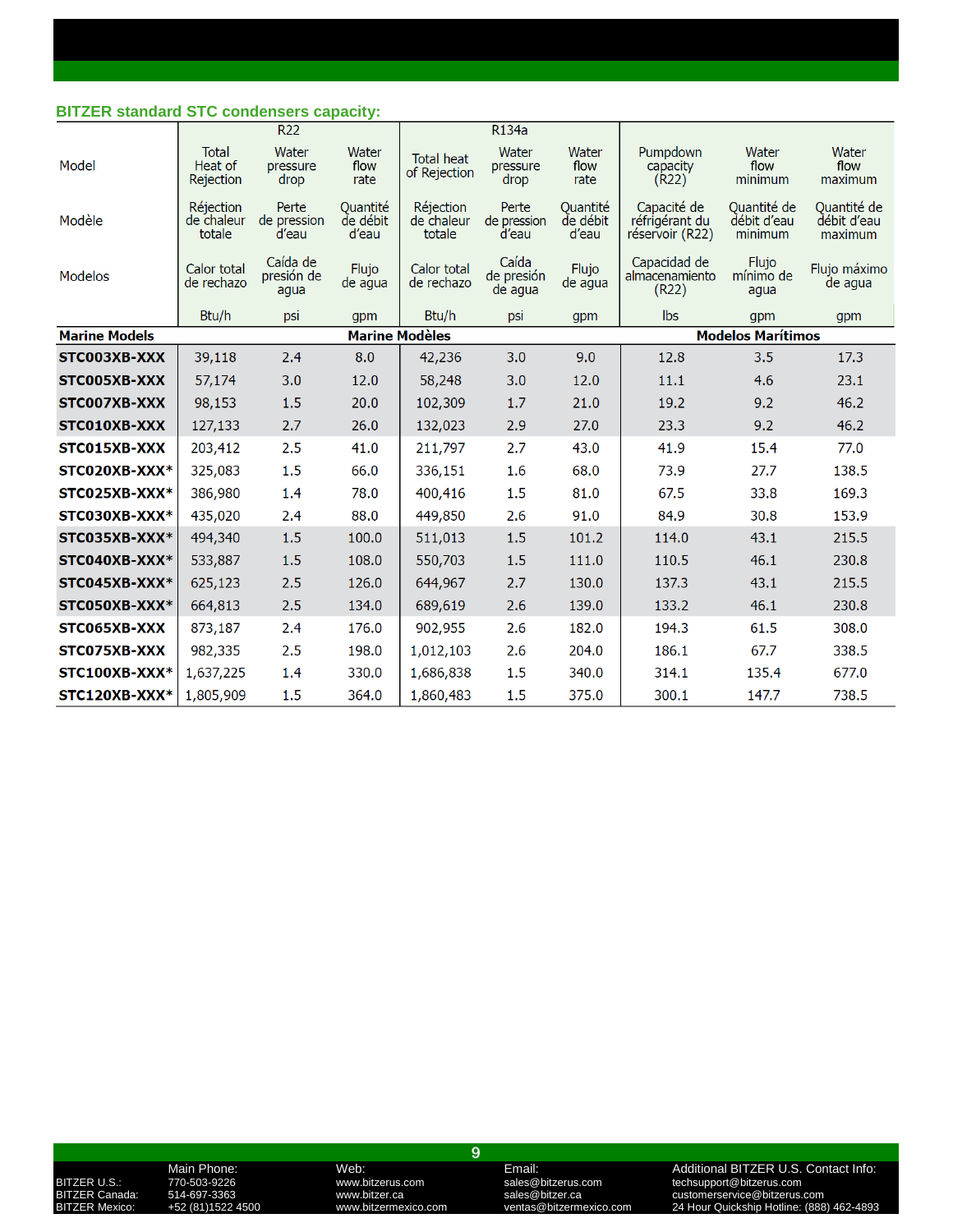# **High pressure Horizontal marine condenser**

## **Standard ref MSE-MP Vs BITZER HPC\_B**

## **Standard ref has 10 models from 2 to 40 horsepower**

|                                 | <b>Standard Ref</b>                      | <b>BITZER</b>                           |
|---------------------------------|------------------------------------------|-----------------------------------------|
| 3/4" enhanced CopperNickel tube | yes                                      | yes                                     |
| custom stainless steel          | <b>yes</b>                               | <b>yes</b>                              |
| <b>Tube sheet</b>               | Cupronickel                              | <b>Stainless steel</b>                  |
| head                            | naval brass with/without<br>epoxy coated | stainless steel<br>with/without coating |
| Zinc anode                      | no                                       | <b>yes</b>                              |
| <b>Custom connection</b>        | yes                                      | <b>yes</b>                              |
| Orientation of the safety port  | <b>Top</b>                               | 45° Allows mounting of<br>compressors   |
| <b>Auxiliary port</b>           | no                                       | yes                                     |
| black paint and primer finish   | <b>yes</b>                               | <b>yes</b>                              |
| <b>Shell Side (Refrigerant)</b> | 600 psi @ 150°F                          | 600 psi @ 250°F                         |
| <b>Tube Side (Water/Fluid)</b>  | 150 psi @ 150°F                          | 150 psi @ 150°F                         |

**BITZER does not have dropping replacement for the following models. Custom models are available upon request. Please contac[t pvcustom@bitzerus.com](mailto:pvcustom@bitzerus.com)**

**Standard Ref** MSE200MP MSE3305MP

MSE750MP **The closest model would be HPC007XB**

## **Dimensions of the following models are identical to BITZER standard HPC\_B condensers:**

| <b>Standard Ref</b> | <b>BITZER US</b> |
|---------------------|------------------|
| MSE1500MP           | HPC015XB         |
| <b>MSE2005MP</b>    | HPC020XB         |
| <b>MSE2505MP</b>    | HPC025XB         |
| MSE4005MP           | HPC040XB         |

**10**